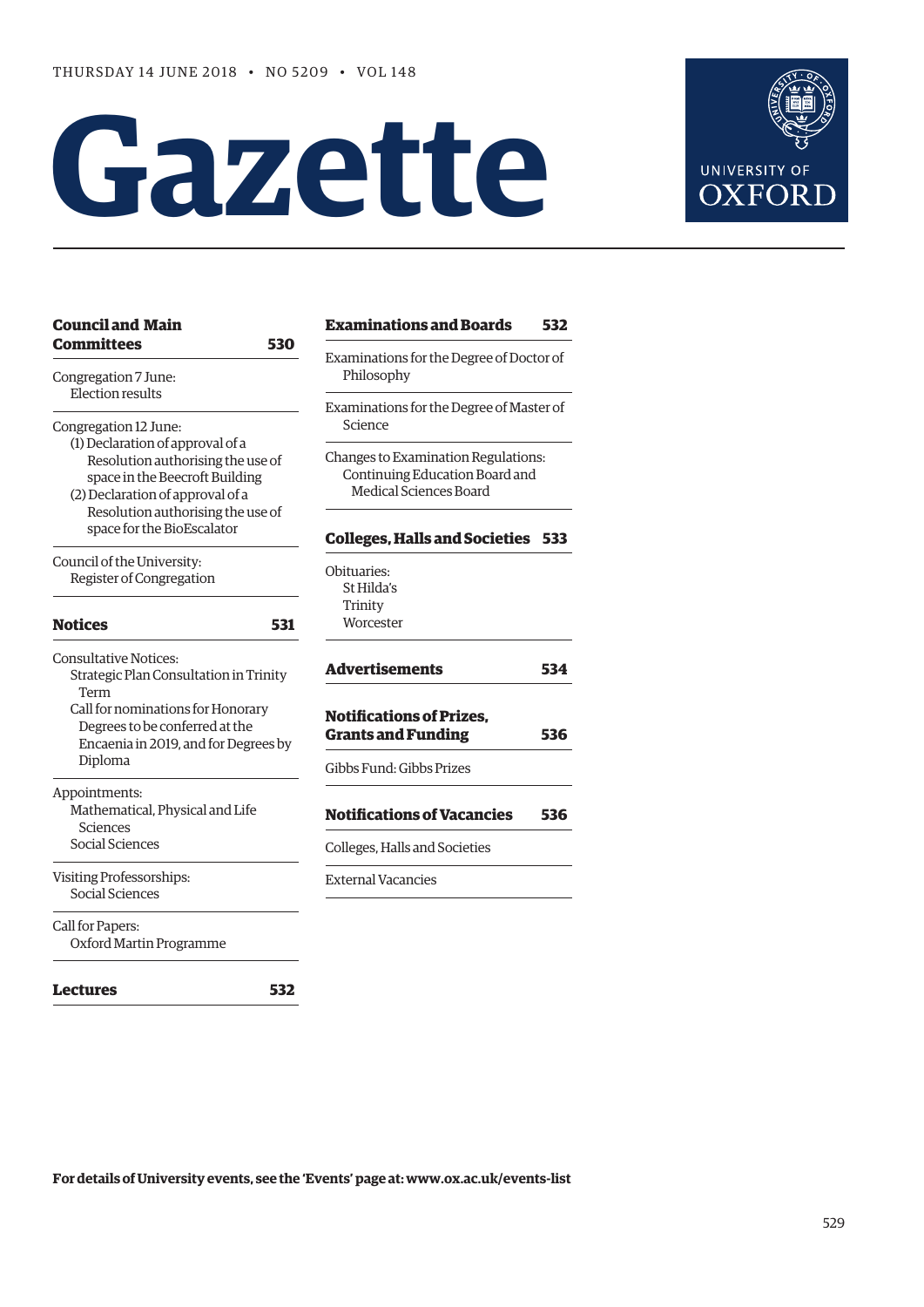# <span id="page-1-0"></span>Council and Main **Committees**

#### **Congregation** 7 June

## **Election results**

#### COUNCIL

*One member of Congregation elected by Congregation from members of the faculties in the Divisions of Mathematical, Physical and Life Sciences and of Medical Sciences*

On Thursday 7 June the following was duly elected to Council to hold office until MT 2022:

Professor Fabian H L Essler, MA Oxf, PhD Stony Brook, Vordiplom Maths & Phys Wuerzburg, Faculty of Physics

[The votes recorded were: for Professor Essler, 282; Professor Glitsch, 242; Professor Payne, 210; and for Professor Szendroi, 132.]

*One member of Congregation, not necessarily being a member of any division and not in any case being nominated in a divisional capacity, elected by Congregation*

On Thursday 7 June the following was duly elected to Council to hold office until MT 2022:

Tania Boyt, MBA Open, Department of Physiology, Anatomy and Genetics

[The votes recorded were: for Mrs Boyt, 473; and for Fra' Eidinow, 430.]

#### **Committees reporting to Council**

BUILDINGS AND ESTATES **SURCOMMITTEE** 

*One person elected by Congregation*

On Thursday 7 June the following was duly elected to the Buildings and Estates Subcommittee to hold office until MT 2021:

Ms Laura How, Bodleian Libraries

[The votes recorded were: for Ms How, 566; and for Mrs Stratton, 212.]

# **Other Committees and University Bodies**

# VISITORS OF THE ASHMOLEAN MUSEUM

*Two members of Congregation elected by Congregation*

On Thursday 7 June the following was duly elected to the Visitors of the Ashmolean Museum to hold office until MT 2022:

Chris J Lintott, BA MSc Camb, MA Oxf, PhD Lond, Fellow of New College, Subdepartment of Astrophysics

Professor Alastair Wright, MA Camb, MA Minnesota, MA Oxf, PhD Columbia, Fellow of St John's, Faculty of History, Department of the History of Art\*

[The votes recorded were: for Dr Griffiths, 369; for Professor Lintott, 403; for Professor Snowling, 276; and for Professor Wright, 369.]

\*Professor Wright has been deemed elected under the provisions of Regulation 8.2 (5) (e) and Regulation 8.4 of Congregation Regulations 2 of 2002: Regulations of Congregation for the conduct of business in Congregation, and of Regulation 2.2 of Council Regulations 22 of 2002, Part 2: Academic Precedence and Standing:

Regulation 8.2 (5) (e): *The senior in academic standing of any candidates for whom an equal number of votes have been given shall be deemed to be duly elected*.

Regulation 8.4: *For the purposes of these regulations, academic standing is as defined in Council Regulations 22 of 2002, Part 2: Academic Precedence and Standing*.

Regulation 2.2: *Within each degree the order shall be determined by the date on which the holder was admitted to the degree, and in the case of persons admitted on the same day, by the alphabetical order of their names*.

For the purposes of this election, Professor Wright is the senior in academic standing having had the Degree of MA by Resolution conferred on 8 October 2007 (*Gazette* No 4820, 11 October 2007, p191). Dr Griffiths' Degree of MA by Resolution was conferred on 9 March 2009 (*Gazette* No 4875, 12 March 2009, p759).

| <b>Congregation</b> | 12 June |
|---------------------|---------|
|---------------------|---------|

# **(1) Declaration of approval of a Resolution authorising the use of space in the Beecroft Building**

# **(2) Declaration of approval of a Resolution authorising the use of space for the BioEscalator**

No notice of opposition having been given, the Vice-Chancellor declared the Resolutions (1) concerning use of space in the Beecroft Building and (2) concerning use of space for the BioEscalator approved.

## **Council of the University**

#### **Register of Congregation**

The Vice-Chancellor reports that the following names have been added to the Register of Congregation:

Chiello, R, Department of Physics Collier, R H, University College Eadie, G J, IT Services Sweeney, F A, Department of Physics Vivian, A M, University Development **Office** 

#### **Divisional and Faculty Boards**

For changes in regulations for examinations see 'Examinations and Boards' below.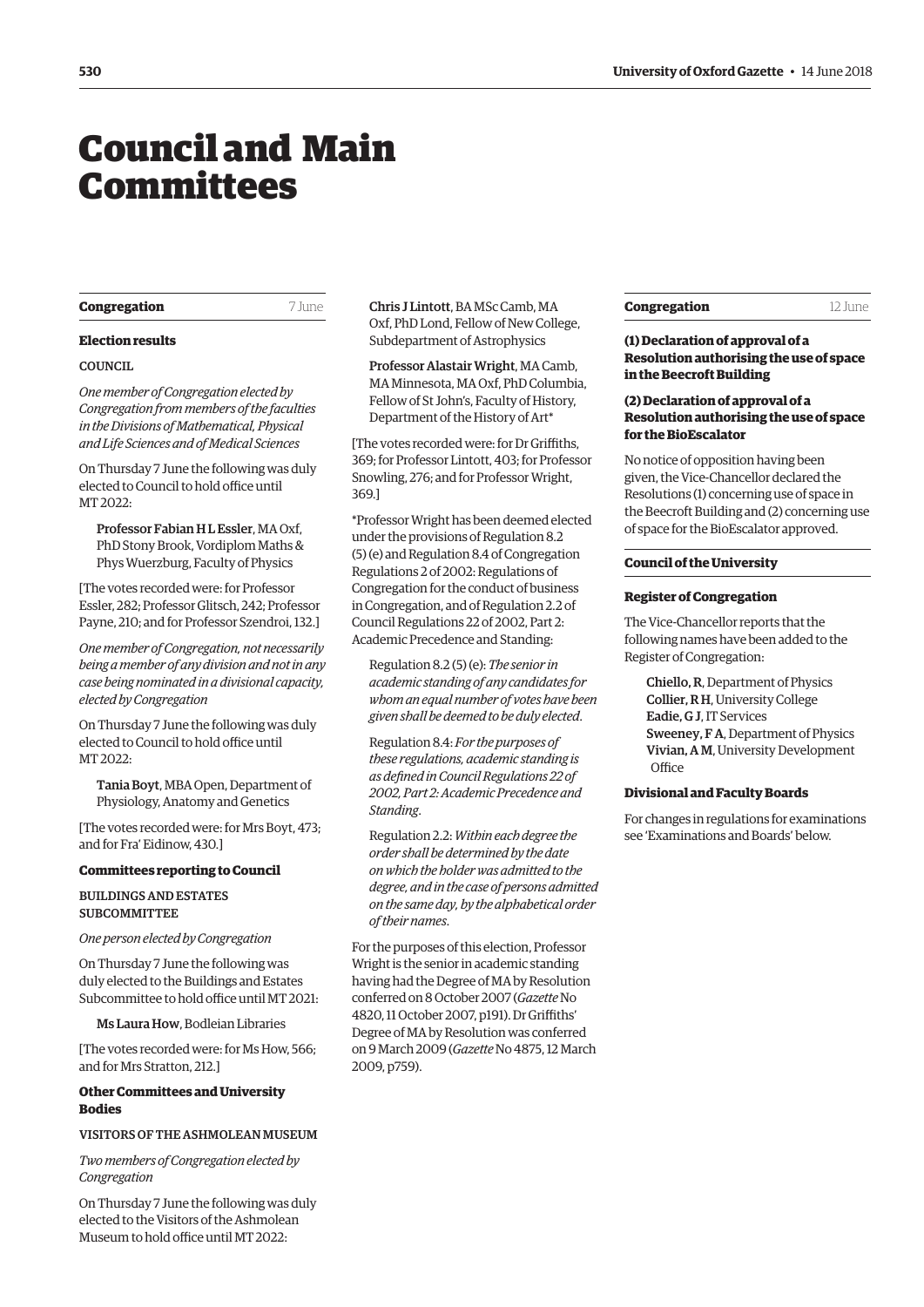# <span id="page-2-0"></span>Notices

## **Consultative Notices**

# **Strategic Plan Consultation in Trinity Term**

Members of the University are reminded that the consultation on the 2018 to 2023 Strategic Plan will continue throughout Trinity term, and updates on progress will be [posted to www.ox.ac.uk/staff/consultations/](www.ox.ac.uk/staff/consultations/stategic-plan-consultation) strategic-plan-consultation.

Included at the site are the responses to the first consultation, held in Hilary term, which includes the views of the committees and boards of Council and Conference of Colleges, and a synopsis of individuals' submissions to the online consultation.

The draft plan considered by Council on 14 May is available for all staff and students of the collegiate University to review, and provide comment on via an online consultation document. In addition a further Open Meeting will be held at the Goss Lecture Theatre on 21 June between 3.45pm and 5pm; tickets for the meeting can be reserved from the strategic plan website.

The site will be periodically updated with synopses of the discussions and presentations at the Open Meetings, and to reflect the views of the main committees of Council and divisional boards as they consider the draft during Trinity term.

Comment or input to the consultation [should be submitted to strategic.plan@](mailto:strategic.plan@admin.ox.ac.uk) admin.ox.ac.uk.

# **Call for nominations for Honorary Degrees to be conferred at the Encaenia in 2019, and for Degrees by Diploma**

Honorary degrees are conferred at annually at Encaenia. Degrees by diploma are conferred on heads of state and royalty. Members of Congregation are encouraged to nominate individuals on whom such degrees might be conferred.

The deadline for nominations to be considered for Encaenia 2019 is **29 June**.

The Honorary Degrees Committee is charged with considering nominations received, consulting Council and making recommendations to Congregation. The Committee appreciates the time taken by members of Congregation to bring names to its attention. It will be re-considering names brought to it in the last three years and hopes to receive a wide and diverse selection of new names to add to those.

When considering possible honorands, the committee will focus on individuals in the following categories:

**1** those of high academic distinction in the fields of research and scholarship of specific interest to the University of Oxford;

**2** those distinguished in the visual, literary, musical and performing arts;

**3** those distinguished in business and industry;

**4** those who have played a distinguished role in public life, for example in contributing to progress and change in society;

**5** those who have made a significant contribution to the activities of the University of Oxford – such individuals would normally also fall into one of the categories above.

Within the categories above the committee will aim to produce a balanced and diverse list, which takes account of the global dimension that characterises this University's activities.

It has adopted a target that half of the final list of names proposed to Congregation for the conferment of honorary degrees will be women and/or minorities. Members of Congregation are therefore encouraged to nominate individuals of conspicuous distinction with particular reference to diversity.

Honorary degrees will not be conferred on anyone who holds, or who has retired from, a resident teaching, research or administrative post within the University or in any college or other society, except in exceptional circumstances such as distinguished service outside the terms of his or her paid service. In these circumstances, a proposal for an honorary MA may be put forward.

Nominations for honorary degrees at the Encaenia in 2019 and for degrees by diploma should be submitted on the approved application form, which requires the name of the nominee and a short supporting paragraph. Further information and [copies of the form are available at www1.](www1.admin.ox.ac.uk/councilsec/governance/committees/hondegs) admin.ox.ac.uk/councilsec/governance/ committees/hondegs (single sign-on required) or from the Secretary to the Honorary Degrees Committee (ellen. [hudspith@admin.ox.ac.uk, \(2\)80092\).](mailto:ellen.hudspith@admin.ox.ac.uk)  The completed form should be returned to the Secretary by email by **29 June** under 'Strictly Confidential' cover.

While informal soundings within the University will often be desirable, every effort should be made to ensure that publicity is not at any stage given to any specific proposal for the conferral of an honorary degree. All nominations will be considered in strict confidence by the committee. The committee will report to Council in September and October and a list of honorands will be put to Congregation in Hilary term 2019.

The names of people on whom degrees by diploma and honorary degrees have recently been conferred are published in the University Calendar and on the aforementioned website.

The honorands at Encaenia 2018 will be:

Rt Hon Lord (David) Neuberger of Abbotsbury Professor Mary Beard Sir Matthew Bourne Professor Helga Nowotny Professor Robert Putnam Martin Scorsese Rt Hon Lord (Nicholas) Stern of Brentford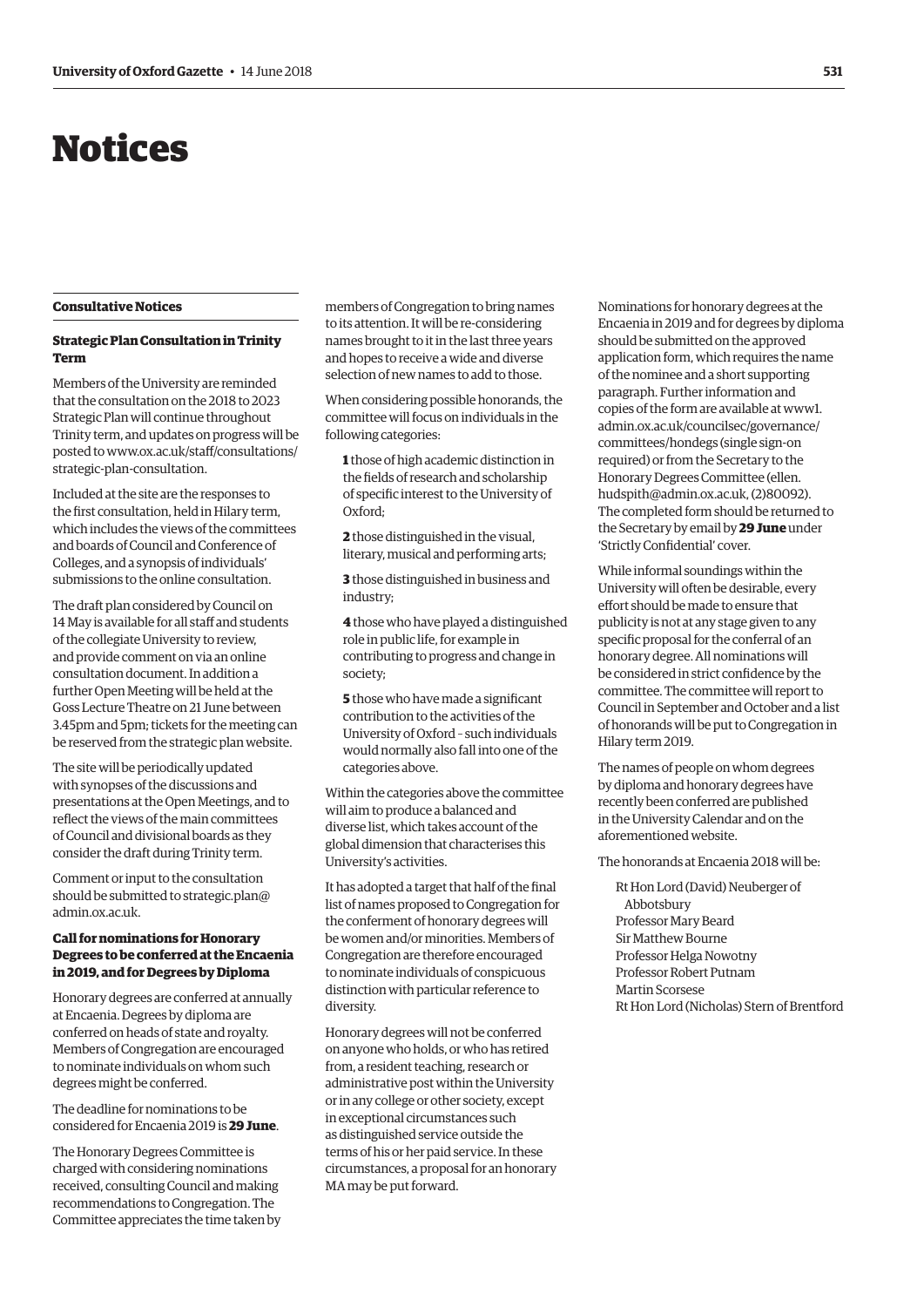# Lectures

# Examinations and Boards

# <span id="page-3-0"></span>**Appointments**

# **Mathematical, Physical and Life Sciences**

# APPOINTMENTS

Mihai Cucuringu, PhD Princeton, Associate Professor of Statistics in association with Merton, from 3 September 2018 until 2 September 2023

Andreas Galanis, PhD Georgia Tech, Associate Professor of Algorithms and Complexity Theory, Department of Computer Science, and Fellow of Hertford, from 1 September 2018 until 31 August 2023

Andrew Gillis, PhD Chicago, Associate Professor of Evolution and Development, Department of Zoology, and Fellow of Merton, from 1 September 2019 until 31 August 2024

# **Social Sciences**

# REAPPOINTMENTS

Professor James Goudkamp, Associate Professor of Law with title of Professor of the Law of Obligations, Faculty of Law, from 1 October 2018 until retirement

# **Visiting Professorships**

# **Social Sciences**

The Social Sciences Division has, on the recommendation of the Faculty of Law, reconferred the title of Visiting Professor on Professor Robert Sharpe for three years from 1 October 2018.

# **Call for Papers**

# **Oxford Martin Programme**

The Oxford Martin Programme on Illegal Wildlife Trade is organising a key event, Evidence to Action: Research to Address Illegal Wildlife Trade, on 9 October at the Zoological Society of London and are calling for expressions of interest in contributing to the programme. Submissions open 15 June; deadline 6 July. More information: [www.illegalwildlifetrade.net/iwt18event or](http://www.illegalwildlifetrade.net/iwt18event) [symposium@illegalwildlifetrade.net.](mailto:symposium@illegalwildlifetrade.net)

#### **Humanities/Social Sciences**

# **Nissan Institute and Faculty of Oriental Studies**

# JAPANESE AND KOREAN STUDIES

Dr Yuha Park, Sejong, will lecture at 5pm on 19 June in the Nissan Lecture Theatre, St Antony's.

*Subject*: 'The comfort women of the Empire'

# **Examinations for the Degree of Doctor of Philosophy**

*This content has been removed as it contains personal information protected under the Data Protection Act.*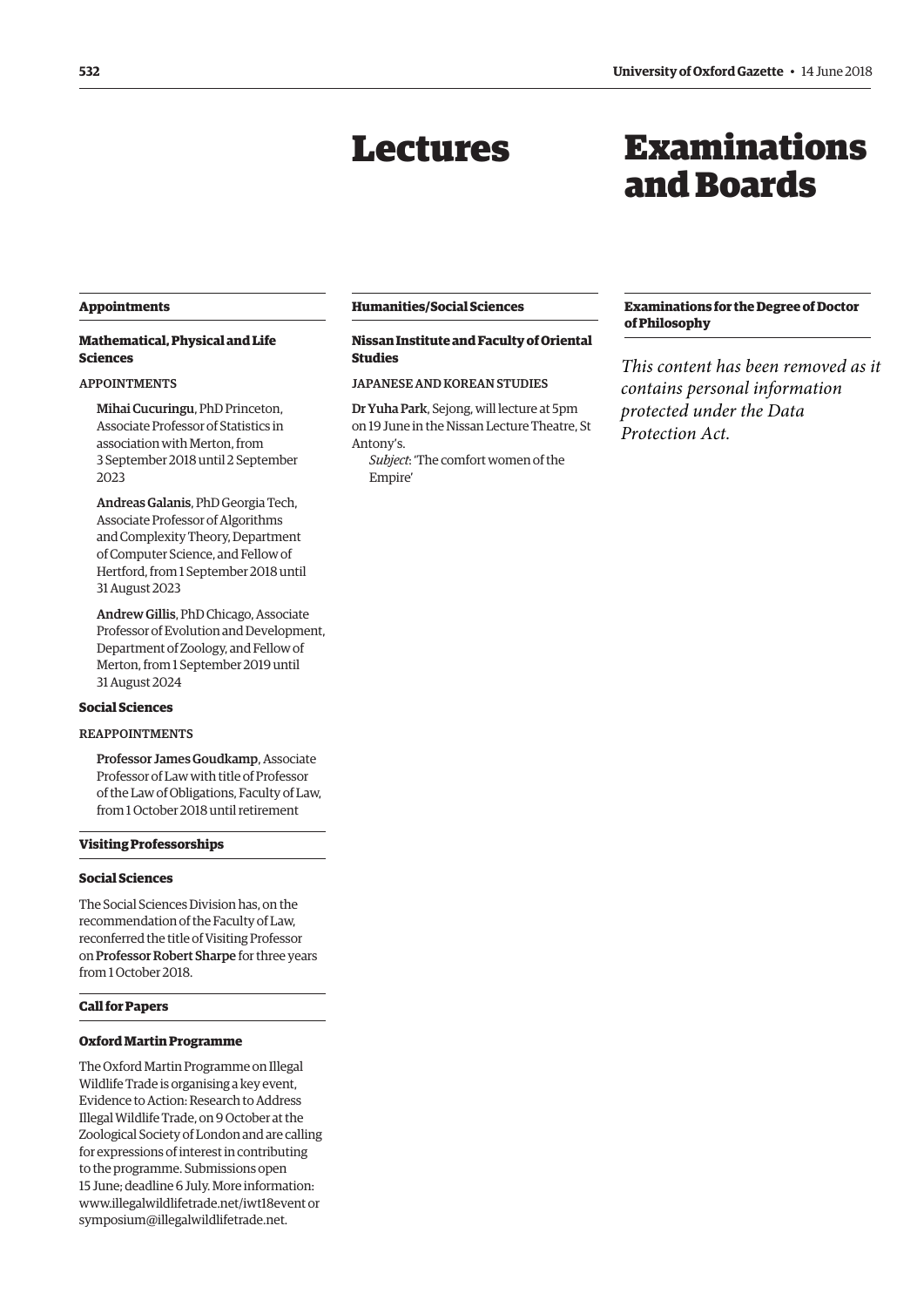# <span id="page-4-0"></span>Colleges, Halls and Societies

#### **Obituaries**

#### **St Hilda's**

Ruth Marian Bayes (*née*Turner), 15 April 2017; 1945. Aged 89. Nita Grace Mary Watts, OBE, 9 May 2018; Vice-Principal 1969–81. Aged 97.

Derek George Stanley Akers, 29 August

Robert John Anderson, 2017; Rhodes

2017; 1944. Aged 91.

#### **Trinity**

**Examinations for the Degree of Master of Science**

*This content has been removed as it contains personal information protected under the Data Protection Act.*

#### **Changes to Examination Regulations**

For the complete text of each regulation listed below and a listing of all changes to regulations for this year to date, please see [https://gazette.web.ox.ac.uk/examination](https://gazette.web.ox.ac.uk/examination-regulations-0)regulations-0.

# **Continuing Education Board and Medical Sciences Board**

PGCERT IN HEALTH RESEARCH PGDIP IN HEALTH RESEARCH removal of extant special regulations

Scholar 1964. Aged 73. Roger William Barklam, 14 November 2017; 1950. Aged 87. Professor John Black, October 2017; 1949. Aged 86. Geoffrey Kenneth Allan Bradshaw, 7 December 2017; 1944. Aged 91. David Christopher Burrows, 15 October 2017; 1957. Aged 78. Peter Francis Butcher, 5 May 2018; 1969.

Aged 67.

- John Newton Butterwick, October 2017; 1947. Aged 94.
- Stuart Grant Errington, CBE, DL, 16 November 2017; 1949. Aged 88.

Michael Gainsborough, 4 December 2017; 1956. Aged 79.

Michael Anthony Gardiner-Hill, 15 September 2017; 1949. Aged 89.

David Pattullo Hodgson, October 2015; Rhodes Scholar 1952. Aged 83.

Nicholas John Hudson, 1 March 2018; 1953. Aged 84.

Miles Henry Jackson-Lipkin, QC, JP, 18 February 2012; 1942. Aged 87.

Philip Anthony Marsden James, 8 December 2017; 1945. Aged 93.

Alastair Rauthmell Macneal, 12 December 2017; 1948. Aged 90. Mark Douglas Kinneir Paterson, 9 June 2017; 1942. Aged 93.

Rex Frampton Pennington, September 2017; Rhodes Scholar 1946. Aged 93.

George Edward Aylmer Playfair, 12 January 2018; 1948. Aged 90.

John O'Driscoll Preston, 19 November 2017; 1968. Aged 67.

Air Vice-Marshal Richard Augustin (Riseley-)Prichard, 1 October 2017; 1943. Aged 92.

Dr Timothy Wace Roberts, 18 April 2018; 1956. Aged 80.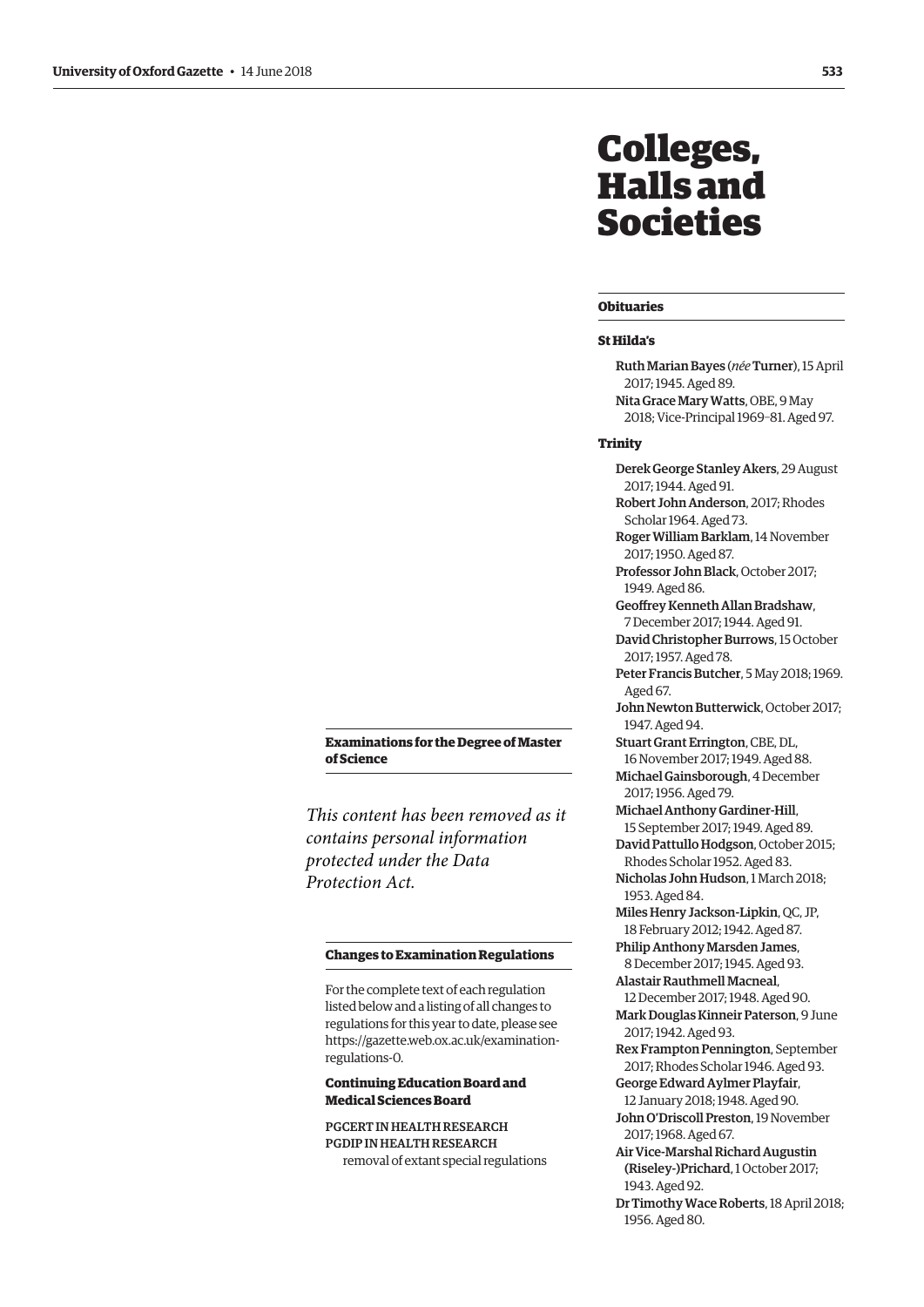# Advertisements

<span id="page-5-0"></span>Dr Raymond Seidelin, 13 January 2017; 1941. Aged 92.

- Professor Peter Clive Thonemann, 10 February 2018; 1946. Aged 100. Harry Hamilton Travers, 26 December 2017; 1943. Aged 93.
- Robert Andrew West, 9 January 2018; 1966. Aged 69.

Major James Francis Thorneycroft

- Wheen, 26 April 2017; 1943. Aged 92.
- Christopher Mark John Whittington, 8 March 2018; 1957. Aged 79.
- Dr Mark Whittow, 23 December 2017; 1976. Aged 60.

## **Worcester**

- Alan Harry Barrett, 15 May 2018; 1944. Aged 92.
- Roger Capewell, 10 March 2018; 1953. Aged 85.
- Patrick James Huddie, 15 April 2018; 1963. Aged 73.
- Michael Lyell Haddon Lee, 7 March 2018; 1942. Aged 93.
- Colin James Robertson, 26 March 2018; 1972. Aged 64.
- Christopher John Throndsen, 2 April 2018; 1955. Aged 83.
- Arthur William Thurlow, 15 March 2018; 1951. Aged 90.
- Charles Emerson Lovett Turnbull, 28 January 2018; 1970. Aged 66.

#### **Advertising enquiries**

*Email*: [gazette.ads@admin.ox.ac.uk](mailto:gazette.ads@admin.ox.ac.uk) *Telephone*: 01865 (2)80548 *Web*[: https://gazette.web.ox.ac.uk/classified](https://gazette.web.ox.ac.uk/classified-advertising-gazette)advertising-[gazette](https://gazette.web.ox.ac.uk/classified-advertising-gazette)

# **Deadline**

Advertisements are to be received by **noon on Wednesday** of the week before publication (ie eight days before publication). Advertisements must be submitted online.

#### **Charges**

Commercial advertisers: £30 per insertion of up to 70 words, or £60 per insertion of 71–150 words.

Private advertisers: £20 per insertion of up to 70 words, or £40 per insertion of 71–150 words.

See our website for examples of whether an advertisement is considered commercial [or private: https://gazette.web.ox.ac.uk/](https://gazette.web.ox.ac.uk/classified-advertising-gazette) classified-advertising-gazette.

#### **Online submission and payment**

Advertisements must be submitted and paid for online, using a credit card or debit card, through a secure website. For details, [see https://gazette.web.ox.ac.uk/classified](https://gazette.web.ox.ac.uk/classified-advertising-gazette)advertising-[gazette.](https://gazette.web.ox.ac.uk/classified-advertising-gazette)

# **Terms and conditions of acceptance of advertisements**

You are advised to view our full Terms and Conditions of acceptance of advertisements. Submission of an advertisement implies acceptance of our terms and conditions, which may be found at https://gazette.web.ox.ac. [uk/classified-advertising-gazette, and may](https://gazette.web.ox.ac.uk/classified-advertising-gazette)  also be obtained on application to *Gazette* Advertisements, Public Affairs Directorate, University Offices, Wellington Square, Oxford OX1 2JD.

#### **Miscellaneous**

#### **Shezan Restaurant**

**Mughal Indian cuisine** at Shezan: 1st floor, 135 High St, Oxford. From our kitchen to your table, we bring you fresh herbs, spices, roots, fragrances and the Mughal tradition of passion for good food. Serving as dining rooms since 1915. Open daily noon–3pm and 5.30pm–11pm. Tel: 01865 251600. Website: www.shezanoxford.co.uk

#### **The Anchor**

**The Anchor pub**, dining rooms and terrace are situated in the heart of Jericho. We serve simple, honest, fresh food with daily changing seasonal specials, an extensive wine list and great beer. Our 2 private dining rooms can seat 14 and 16 and are available for meetings or dinner parties. We are open 9am–11pm Mon– Fri and 8am–11pm Sat and Sun. 2 Hayfield Rd, Oxford OX2 6TT. Tel: 01865 510282. Web: [www.theanchoroxford.com.](http://www.theanchoroxford.com)

#### **Research participants sought**

**Feeling low despite antidepressants?**  Participants needed for emotional decisionmaking drug study. We are looking for volunteers who are currently feeling depressed despite taking antidepressants to participate in a study investigating the effects of a new medication on emotional decision-making. For more information, with no obligation to participate, email us at [restartstudy@psych.ox.ac.uk or](mailto:restartstudy@psych.ox.ac.uk) visit [www.](http://www.restartstudy.co.uk) [restartstudy.co.uk. Yo](http://www.restartstudy.co.uk)u will be reimbursed for your time. REC Reference: 18/SC/0074.

#### **Groups and societies**

**The Oxford University Newcomers' Club** at the University Club, 11 Mansfield Rd, OX1 3SZ, welcomes the wives, husbands or partners of visiting scholars, of graduate students and of newly appointed academic and administrative members of the University. We offer help, advice, information and the opportunity to meet others socially. Informal coffee mornings are held in the club every Wednesday 10.30am–noon (excluding the Christmas vacation). Newcomers with children (0–4) meet every Fri in term 10.15am–11.45am. We have a large programme of events including tours of colleges, museums and other places of interest. Other term-time activities include a book group, informal conversation group, garden group, antiques group, opportunity to explore Oxfordshire and an opportunities in Oxford group. Visit our website: [www.](http://www.newcomers.ox.ac.uk) [newcomers.ox.ac.uk.](http://www.newcomers.ox.ac.uk) 

**Oxford Research Staff Society** (OxRSS) is run by and for Oxford research staff. It provides researchers with social and professional networking opportunities, and a voice in University decisions that affect them. Membership is free and automatic for all research staff employed by the University of Oxford. For more information and to keep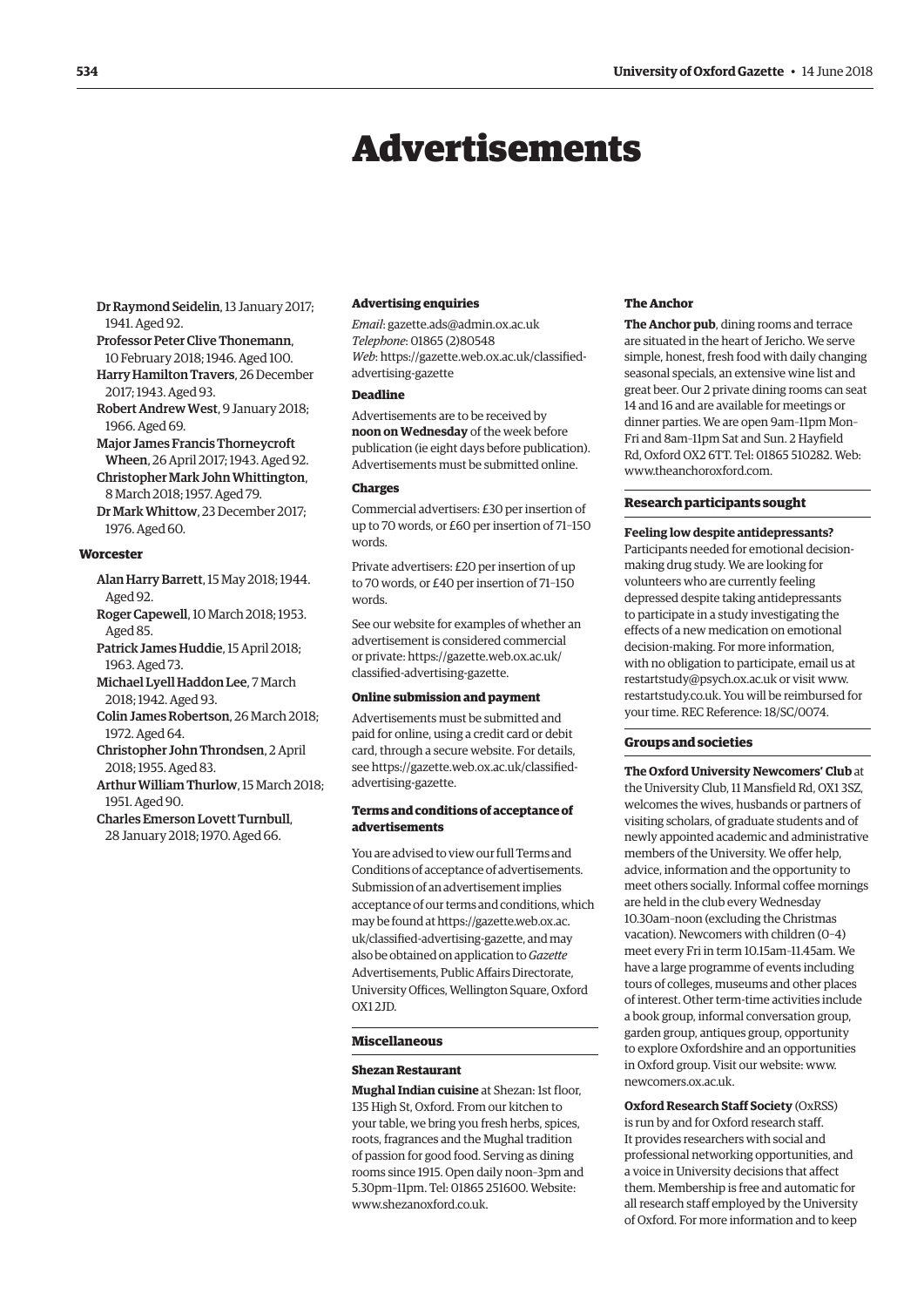up to date, see: web: [www.oxrss.ox.ac.uk;](http://www.oxrss.ox.ac.uk)  Facebook: [http://fb.me/oxrss; Tw](http://fb.me/oxrss)itter: @ [ResStaffOxford; mailing list: researchstaff](mailto:researchstaff-subscribe@maillist.ox.ac.uk)subscribe@[maillist.ox.ac.uk.](mailto:researchstaff-subscribe@maillist.ox.ac.uk)

# **Restoration and Conservation of Antique Furniture**

**John Hulme** undertakes all aspects of restoration. 30 years' experience. Collection and delivery. For free advice, telephone or write to the Workshop, 11A High St, Chipping Norton, Oxon, OX7 5AD. Tel: 01608 641692.

#### **Sell your unwanted books**

**Sell your unwanted books** at competitive prices. If you need extra space or are clearing college rooms, a home or an office, we would be keen to quote for books and CDs. Rare items and collections of 75 or more wanted if in VG condition; academic and non-academic subjects. We can view and collect. Contact Graham Nelson at History Bookshop Ltd on 01451 821660 or [sales@historybookshop.com.](mailto:sales@historybookshop.com)

# **Antiques bought and sold**

**Wanted and for sale** – quality antiques such as furniture, fire guards, grates and related items, silver, pictures, china and objects d'art etc. Please contact Greenway Antiques of Witney, 90 Corn Street, Witney OX28 6BU on 01993 705026, 07831 585014 or email [jean\\_greenway@hotmail.com.](mailto:jean_greenway@hotmail.com)

## **Services Offered**

**Big or small, we ship it all**. Plus free pick up anywhere in Oxford. Also full printing services available (both online and serviced), 24 hour photocopying, private mailing addresses, fax bureau, mailing services and much more. Contact or visit Mail Boxes Etc, 266 Banbury Rd, Oxford. Tel: 01865 514655. Fax: 01865 514656. Email: [staff@mbesummertown.co.uk.](mailto:staff@mbesummertown.co.uk)  Also at 94 London Rd, Oxford. Tel: 01865 [741729. Fax: 01865 742431. Email: staff@](mailto:staff@mbeheadington.co.uk) mbeheadington.co.uk.

**Carpenter/joiner**. For bookcases, wardrobes, etc, made on site to your specifications. Portfolio available. Call Rob Guthrie on 01608 677423 (evening) or 07961 444957 (daytime). Email: [rob.s.guthrie@gmail.com. W](mailto:rob.s.guthrie@gmail.com)eb: [www.](http://www.robguthrie.co.uk) [robguthrie.co.uk.](http://www.robguthrie.co.uk)

#### **Houses to Let**

**Comfortable, simply furnished family home** to let in great location between St Clements and Cowley Rd. 2 light and airy double bedrooms upstairs, 1 with small room off it; downstairs are modern kitchen, bathroom, and 2 more rooms. Outside is a productive back garden with veg patch, lawn, flowerbeds etc. Keen gardeners and children

especially welcome. Available from Jul, £1,250 pcm, minimum 1 year. Please contact [aw.oxhouse@gmail.com to](mailto:aw.oxhouse@gmail.com) arrange viewing.

**Central Oxford.** Bright and modern 3-bed house for 6 people, 1 en suite and 1 new bathroom. Free off-street parking, 15 mins' beautiful walk to town centre, ideally located. Contemporary open-plan living room and kitchen facing wonderful south-facing rear garden. £1,100 pw from 30 Jul to 31 Aug. Contact Coralie Fong: [hussenot@yahoo.com.](mailto:hussenot@yahoo.com)

# **Accommodation Offered**

**Visiting academics welcomed** as paying guests for short or long stays in comfortable home of retired academic couple. Situated in quiet, leafy close in north Oxford within easy distance of main University buildings, town centre, river, shops and restaurants. Rooms have free TV, Wi-Fi, refrigerator, microwave, kettle, tea, coffee, central heating. Linen, cleaning, breakfast all included in the very moderate terms. Email: [DVL23@me.com.](mailto:DVL23@me.com)

**scottfraser** – market leaders for quality Oxfordshire property. Selling, letting, buying, renting, investing – we are here to help. Visit [www.scottfraser.co.uk fo](http://www.scottfraser.co.uk)r more information or call: Headington sales: 01865 759500; Summertown sales: 01865 553900; East Oxford sales: 01865 244666; Witney sales: 01993 705507; Headington lettings: 01865 761111; Summertown lettings: 01865 554577; East Oxford and student lettings: 01865 244666; Witney lettings: 01993 777909.

**Looking for accommodation for less than 12 months?** North Oxford Property Services offers accommodation from 1 month up to 12 months 'term accommodation'. It is often difficult to rent a property for under 12 months, so why not give us a ring on 01865 311745.

#### **Self-catering Apartments**

**Visiting Oxford?** Studio, 1-, 2- and 3-bed properties conveniently located for various colleges and University departments. Available from 1 week to several months. Apartments are serviced, with linen provided and all bills included. Details, location maps and photos can be found on our website at [www.](http://www.shortletspace.co.uk) [shortletspace.co.uk. Co](http://www.shortletspace.co.uk)ntact us by email on [stay@shortletspace.co.uk or](mailto:stay@shortletspace.co.uk) call us on 01993 811711.

**Shortlet studios** for singles or couples needing clean, quiet self-catering accommodation for weeks or months. Handy for High St (town, colleges), Cowley Rd (shops, restaurants), University sportsground (gym, pool), Oxford Brookes campuses, buses (London, airports, hospitals). Modern, selfcontained, fully furnished including cooking and laundry facilities, en-suite bathroom, Wi-Fi broadband, TV/DVD/CD, central heating,

cleaning and fresh linen weekly. Off-road parking for cars and bikes. Taxes and all bills [included. Enquiries: stay@oxfordbythemonth.](mailto:stay@oxfordbythemonth.com) com.

**Looking for 5-star serviced accommodation** right in the heart of the city? Swailes Suites offer city centre, award-winning maisonettes and apartments providing that 'home from home' feel that will help you get the most out of your stay. The Swailes Suites 'easy in, easy out' flexible booking arrangements, from 3 days to 6 months, together with good transport links make arrival and departure hassle-free. Check out our website at [www.](http://www.swailessuites.co.uk) [swailessuites.co.uk, co](http://www.swailessuites.co.uk)ntact Debbie on 01865 318547 or email [debbie@nops.co.uk. Of](mailto:debbie@nops.co.uk)fice established more than 25 years in 47 Walton Street, Jericho, OX2 6AD.

#### **Holiday Lets**

**Cornwall** cottage and restored chapel in quiet hamlet on South West Coast Path within 100m of the sea and minutes from Caerhays and Heligan. Each property sleeps 6. Comfortably furnished, c/h, wood burner and broadband. Ideal for reading, writing, painting, walking, bathing, bird watching. Beautiful beach perfect for bucket and spade family holidays. Short winter breaks available from £250. Tel: 01865 558503 or 07917 864113. Email: [gabriel.amherst@btconnect.com. Se](mailto:gabriel.amherst@btconnect.com)e: [www.](http://www.cornwallcornwall.com) [cornwallcornwall.com.](http://www.cornwallcornwall.com)

**Choose from over 11,000 holiday villas**

and apartments in Spain with Clickstay. We make it easy for you to make the perfect choice with our verified renter reviews and a dedicated customer services team. You can choose from modern apartments in Mallorca to whitewashed traditional fincas in Tenerife from just £73 pw! Many of our rental properties have private pools, sea views and large gardens with BBQ facilities. See: [www.](http://www.clickstay.com/spain) [clickstay.com/spain.](http://www.clickstay.com/spain)

#### **Property for Sale**

**Mosaics, Oxford** – an exciting new development and demonstrator NHS Healthy New Town – within easy reach of the city and Headington via networks of cycle routes and public transport. Stylish and architecturally elegant properties: from 1-bedroom modern apartments to spacious detached family houses. Show apartment and home open daily 10am–5.30pm. Help to Buy available. Contact Savills: 01865 269010. For more information see: [http://mosaicsoxford.co.uk.](http://mosaicsoxford.co.uk)